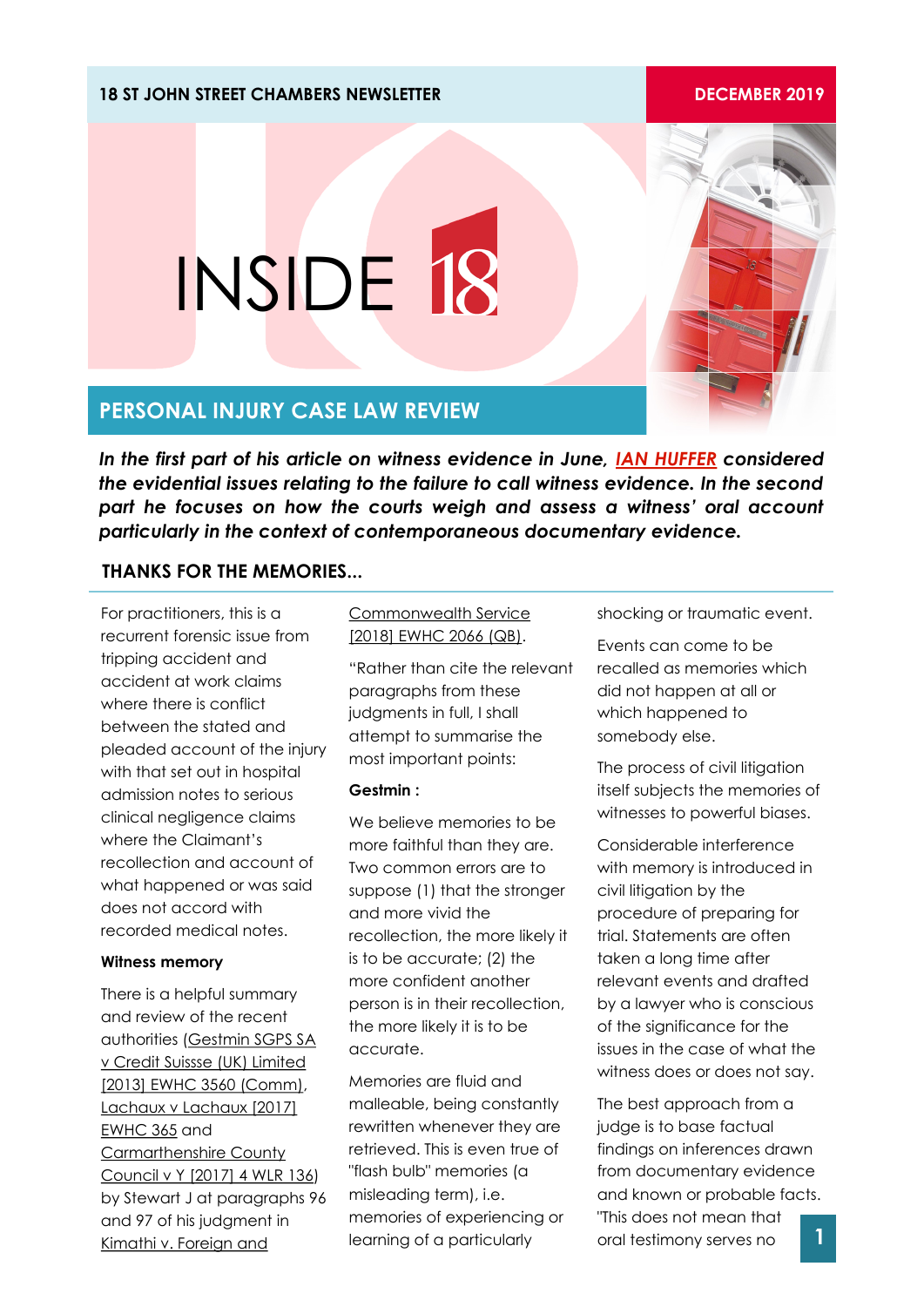useful purpose… But its value lies largely… in the opportunity which crossexamination affords to subject the documentary record to critical scrutiny and to gauge the personality, motivations and working practices of a witness, rather than in testimony of what the witness recalls of particular conversations and events. Above all, it is important to avoid the fallacy of supposing that, because a witness has confidence in his or her recollection and is honest, evidence based on that recollection provides any reliable guide to the truth."

#### **Lachaux :**

Mostyn J cited extensively from Gestmin and referred to two passages in earlier authorities. I extract from those citations, and from Mostyn J's judgment, the following:

"Witnesses, especially those who are emotional, who think they are morally in the right, tend very easily and unconsciously to conjure up a legal right that did not exist. It is a truism, often used in accident cases, that with every day that passes the memory becomes fainter and the imagination becomes more active. For that reason, a witness, however honest, rarely persuades a judge that his present recollection is preferable to that which was taken down in writing immediately after the incident occurred. Therefore,

the utmost importance…"

"…I have found it essential in cases of fraud, when considering the credibility of witnesses, always to test their veracity by reference to the objective fact proved independently of their testimony, in particular by reference to the documents in the case, and also to pay particular regard to their motives and to the overall probabilities…"

Mostyn J said of the latter quotation, "these wise words are surely of general application and are not confined to fraud cases… it is certainly often difficult to tell whether a witness is telling the truth and I agree with the view of Bingham J that the demeanour of a witness is not a reliable pointer to his or her honesty."

### **Carmarthenshire County Council : a**

The general rule is that oral evidence given under crossexamination is the gold standard because it reflects the long-established common law consensus that the best way of assessing the reliability of evidence is by confronting the witness.

However, oral evidence under cross-examination is far from the be all and end all of forensic proof. Referring to paragraph 22 of Gestmin, Mostyn J said: "…this approach applies equally to all fact-finding exercises, especially where the facts in issue are in the distant past. 2 documents are always of This approach does not dilute accounts, quoting what

the importance that the law places on cross-examination as a vital component of due process, but it does place it in its correct context."

Of course, each case must depend on its facts and (a) this is not a commercial case and (b) a central question is whether the core allegations happened at all, as well as the manner of the happening of an event and all the other material matters. Nevertheless, they are important as a helpful general guide to evaluating oral evidence and the accuracy/ reliability of memory."

### **Memory v records**

Two recent clinical negligence cases state the courts' approach to be that of undertaking a careful review of the evidence as a whole without giving preference or primacy to clinical notes over witness recollection but show in the analysis that there is an underlying tension.

In Taylor v Chesterfield Royal Hospital NHS Foundation Trust [2019] EWHC 1048 (QB), a birth shoulder dystocia case, the judge (Kimbell QC, sitting as a Deputy High Court Judge) had to consider what occurred in a 2 minute period 25 years previously. Whilst the judge assessed all the evidence including that of the parents, he attached decisive weight to a doctor's signed note of events in the delivery room at the time in resolving the conflicting

documents are always of

contemporary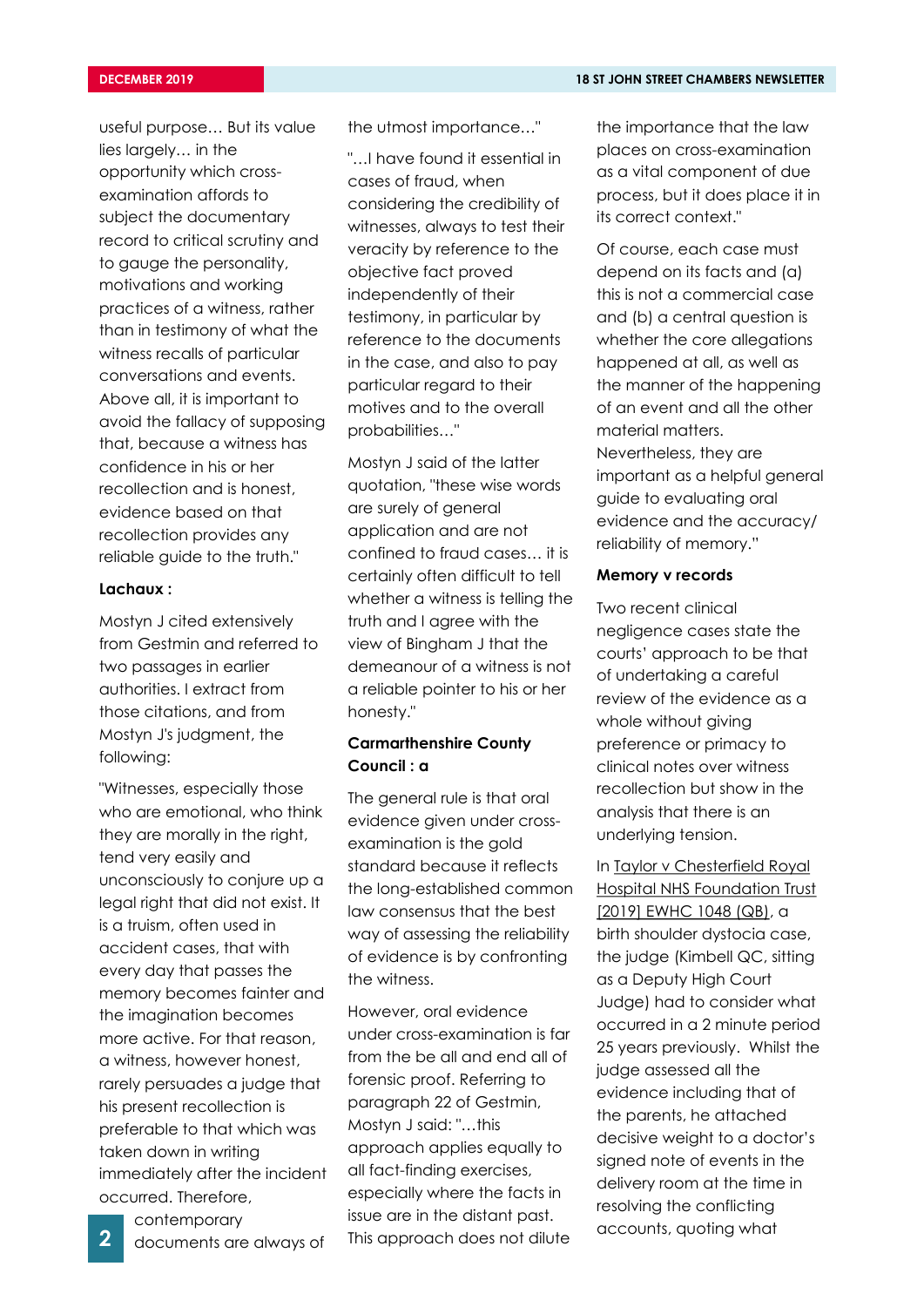Tomlinson LJ said in Synclair v East Lancashire Hospitals NHS Trust [2015] EWCA Civ 1283 (see below) about a doctor's professional duty in relation to notes making them inherently likely to be accurate.

CXB v North West Anglia NHS Foundation Trust [2019] EWHC 2053 (QB) concerned a case where children's birth complications could have been avoided by way of elective caesarean section. There was a conflict between the Claimant mother's account that she had chosen caesarean section and the note of a senior Registrar that recorded that the mode of delivery had been discussed at length and the mother being keen for induction of labour, this account being disputed by mother and father. Although the judge (HH Judge Gore QC) found for the Defendants, having carried an assessment on the evidence as a whole including internal and external inconsistencies in the Claimant's account, he did not accept the Defendant's argument that there was a principled preference based upon the case law cited to him. The judge considered that Leggatt J's statements in Gestmin should be treated with caution, as no authority or legal analyses was relied upon in producing the judgment and no expert evidence or professional literature informed the remarks. He regarded Synclair v East Lancashire NHS Trust as a case on appeal

upholding the lower court's observations in relation to the lesser reliability of oral testimony and justified on the basis of the overall evidential assessment carried out by the lower court.

#### **Medical records**

As regards clinical notes, in Synclair v East Lancashire Hospitals NHS Trust [2015] EWCA Civ 1283 Tomlinson L.J said "Clinical records are made pursuant to a clear professional duty, serious failure in which could put at risk a practitioner's registration. Moreover, they are not compiled simply as a historical record, they fulfil an essential and ongoing purpose in informing the care and treatment of a patient. Contemporaneous records are for these reasons inherently likely to be accurate."

Over the years I have had reason to doubt and have argued (both successfully and unsuccessfully) that parts of medical or triage notes whose contents are irrelevant or peripheral to treatment issues can be treated with less reverence as to accuracy particularly when made late at night in hard pressed Accident and Emergency Departments. Like many litigators, I have advised in cases (for example, where liability and causation are not in issue or there is other unimpeachable evidence of causation) where there has plainly been an inaccurate entry as to the circumstances, mechanism and sometimes

even place injury.

### **Claim Notification Form and Letter of Claim**

Given the weight which court's attach to contemporaneous or early documentary records, parties representatives should strive to produce as accurate account as possible in the documentation which a party creates or which they have control over.

The contents of the Claim Notification Form set out an early account of a Claimant's accident and injuries and practitioners representing Claimants should be particularly careful in obtaining full and accurate instructions. In Richards v Morris [2018] EWHC 1289 (QB), Martin Spencer J said that CNFs are important documents because they the first notification of a claim to the potential Defendant's insurer and they are endorsed with a statement of truth. "CNFs should be reliable documents and should be taken seriously". I am informed by colleagues in chambers that this is not always being taken seriously by those completing CNFs on their client's behalf.

Whilst the Pre-action Protocol says that "letters of claim and response are not intended to have the same status as a statement of case in proceedings" and that generally "it would not be consistent with the spirit of the Protocol for a party to 'take a point' provided **3**